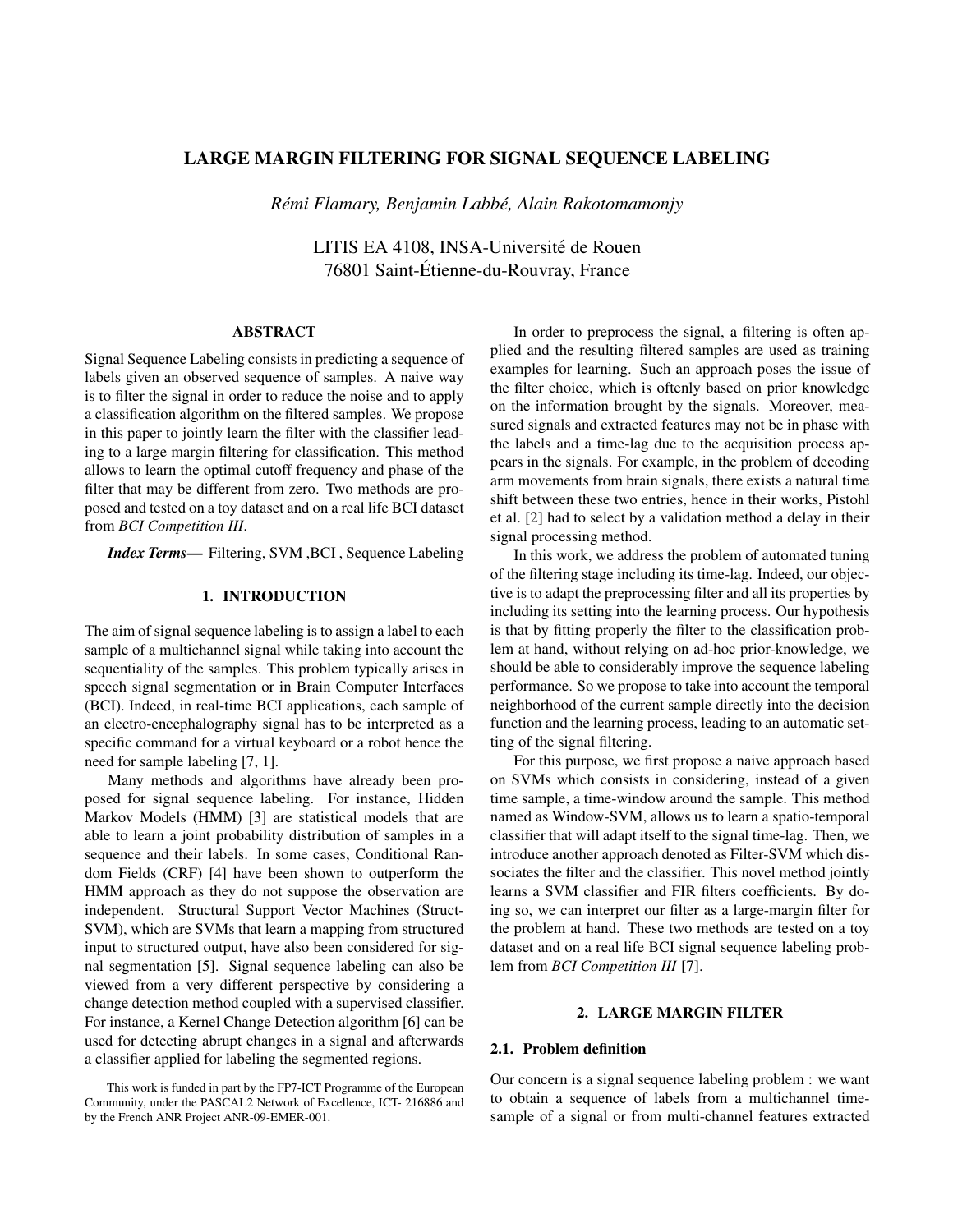from that signal. We suppose that the training samples are gathered in a matrix  $X \in \mathbb{R}^{N \times d}$  containing d channels and N samples.  $X_{i,j}$  is the value of channel j for the  $i^{th}$  sample. The vector  $y \in \{-1, 1\}^N$  contains the class of each sample.

In order to reduce noise in the samples or variability in the features, an usual approach is to filter  $X$  before the classifier learning stage. In literature, all channels are usually filtered with the same filter (Savisky-Golay for instance in [2]) although there is no reason for a single filter to be optimal for all channels. Let us define the filters applied to  $X$  by the matrix  $F \in \mathbb{R}^{f \times d}$ . Each column of F is a filter for the corresponding channel in  $X$  and  $f$  is the size of the FIR filters.

We define the filtered data matrix  $X$  by:

$$
\widetilde{X}_{i,j} = \sum_{m=1}^{f} F_{m,j} X_{i+1-m+n_0,j} \tag{1}
$$

where the sum is a unidimensional convolution of each channel by the filter in the appropriate column of  $F$ .  $n_0$  is the delay of the filter, for instance  $n_0 = 0$  corresponds to a causal filter and  $n_0 = f/2$  corresponds to a filter centered on the current sample.

### 2.2. Windowed-SVM (W-SVM)

As highlighted by Equation (1), a filtering stage essentially consists in taking into account for a given time  $i$ , instead of the sample  $X_{i,\cdot}$ , a linear combination of its temporal neighborhood. However, instead of introducing a filter  $F$ , it is possible to consider for classification a temporal window around the current sample. Such an approach would lead to this decision function for the  $i^{th}$  sample of X:

$$
f_W(i, X) = \sum_{m=1}^{f} \sum_{j=1}^{d} W_{m,j} X_{i+1-m+n_0,j} + w_0 \qquad (2)
$$

where  $W \in \mathbb{R}^{f \times d}$  and  $w_0 \in \mathbb{R}$  are the classification parameters and  $f$  is the size of the time-window. Note that  $W$  plays the role of the filter and the weights of a linear classifier. In a large-margin framework,  $W$  and  $w_0$  may be learned by minimizing this functional:

$$
J_{WSVM}(W) = \frac{1}{2} ||W||_F^2 + \frac{C}{2} \sum_{i=1}^N H(\mathbf{y}, X, f_W, i)^2
$$
 (3)

where  $||W||_F^2 = \sum_{i,j} W_{i,j}^2$  is the squared Frobenius norm of W, C is a regularization term to be tuned and  $H(y, X, f, i) =$  $\max(0, 1-\mathbf{y}_i f(i, X))$  is the SVM hinge loss. By vectorizing appropriately  $X$  and  $W$ , problem (3) may be transformed into a linear SVM. Hence, we can take advantage of many linear SVM solvers existing in the literature such as the one proposed by Chapelle [8]. By using that solver, Window-SVM complexity is about  $\mathcal{O}(N.(f.d)^2)$  which scales quadratically with the filter dimension.

The matrix  $W$  weights the importance of each sample value  $X_{i,j}$  into the decision function. Hence, channels may have different weights and time-lag. Indeed, W will automatically adapt to a phase difference between the sample labels and the channel signals. However, in this method since space and time are treated independently, W does not take into account the multi-channel structure and the sequentiality of the samples. Since the samples of a given channel are known to be time-dependent due to the underlying physical process, it seems preferable to process them with a filter and to classify the filtered samples. So we propose in the sequel another method that jointly learns the time-filtering and a linear classifier on the filtered sample defined by Eq. (1).

#### 2.3. Large margin filtering (Filter-SVM)

We propose to find the filter  $F$  that maximizes the margin of the linear classifier for the filtered samples. In this case, the decision function is:

$$
f_F(i, X) = \sum_{m=1}^{f} \sum_{j=1}^{d} \mathbf{w}_j F_{m,j} X_{i+1-m+n_0,j} + w_0 \quad (4)
$$

where w and  $w_0$  are the parameters of the linear SVM classifier corresponding to a weighting of the channels. By dissociating the filter and the decision function weights, we expect that some useless channels (non-informative or too noisy) for the decision function get small weights. Indeed, due to the double weighting  $w_j$  and  $F_{.,j}$ , and the specific channel weighting role played by  $w_i$ , this approach, as shown in the experimental section is able to perform channel selection.

The decision function given in Equation (4) can be obtained by minimizing:

$$
J_{FSVM} = \frac{1}{2} ||\mathbf{w}||^2 + \frac{C}{2} \sum_{i=1}^{n} H(\mathbf{y}, X, f_F, i)^2 + \frac{\lambda}{2} ||F||_F^2
$$
 (5)

w.r.t.  $(F, \mathbf{w}, w_0)$  where  $||F||_F$  is the Frobenius norm, and  $\lambda$ is a regularization term to be tuned. Note that without the regularization term  $||F||_F^2$ , the problem is ill-posed. Indeed, in such a case, one can always decrease  $||\mathbf{w}||^2$  while keeping the empirical hinge loss constant by multiplying w by  $\alpha < 1$ and F by  $\frac{1}{\alpha}$ .

The cost defined in Equation (5) is differentiable and provably non-convex when jointly optimized with respect to all parameters. However,  $J_{FSVM}$  is differentiable and convex with respect to w and  $w_0$  when F is fixed as it corresponds to a linear SVM with squared hinge loss. Hence, for a given value of  $F$ , we can define

$$
J(F) = \min_{\mathbf{w}, w_0} \frac{1}{2} ||\mathbf{w}||^2 + \frac{C}{2} \sum_{i=1}^n H(\mathbf{y}, X, f_F, i)^2
$$

which according to Bonnans et al. [9] is differentiable. Then if w<sup>\*</sup> and  $w_0^*$  are the optimal values for a given  $F^*$ , the gradient of the second term of  $J(\cdot)$  with respect to F at the point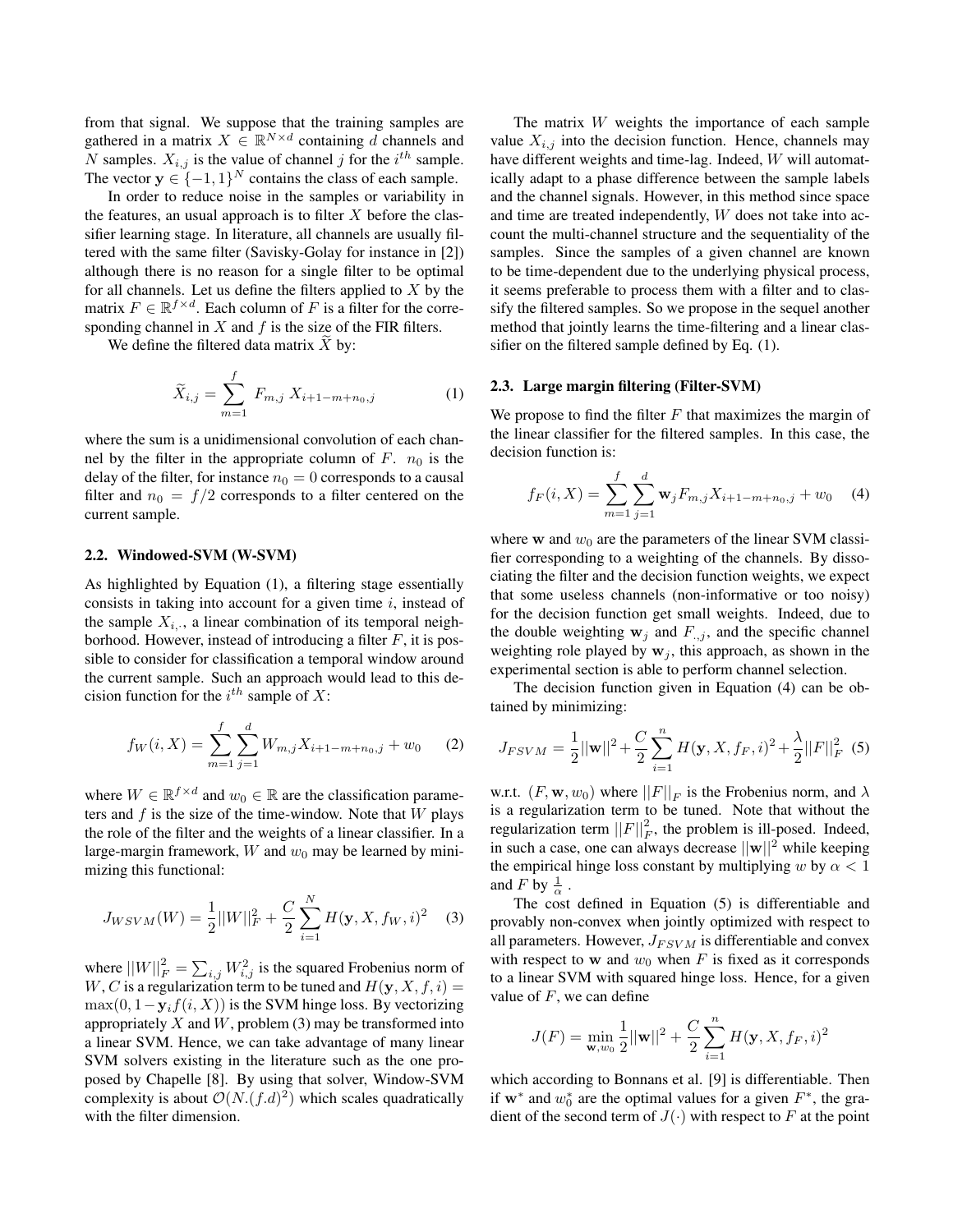$F^*$  is:

$$
\nabla_{F_{m,j}} J(F^*) = -\sum_{i=1}^N \mathbf{y}_i(\mathbf{w}_j^* X_{i-m+1+n_0,j}) \times H(\mathbf{y}, X, f_{F^*}, i)
$$

Now, since  $J(F)$  is differentiable and since its value can be easily computed by a linear SVM, we choose for learning the decision function to minimize  $J(F) + \frac{\lambda}{2} ||F||_F^2$  with respects to  $F$  instead of minimizing problem  $(5)$ . Note that due to the objective function non-convexity in problem (5), these two minimization problems are not strictly equivalent, but our approach has the advantage of taking into account the intrinsic large-margin structure of the problem.

| Algorithm 1 Filter-SVM solver                                 |
|---------------------------------------------------------------|
| Set $F_{l,k} = 1/f$ for $k = 1 \cdots d$ and $l = 1 \cdots f$ |
| repeat                                                        |
| $D_F \leftarrow$ gradient of $J_{FSVM}$ with respect to F     |
| $(F, w^*, w_0^*) \leftarrow$ Line-Search along $D_F$          |
| until Stopping criterion is reached                           |

For solving the optimization problem, we propose a gradient descent algorithm along  $F$  with a line search method for finding the optimal step. The method is detailed in algorithm 1. Note that at each computation of  $J(F)$  in the line search, the optimal  $w^*$  and  $w_0^*$  are found by solving a linear SVM. The iterations in the algorithm may be stopped by two stopping criteria: a threshold on the relative variation of  $J(F)$ or a threshold on variations of F norm.

Due to the non-convexity of the objective function, it is difficult to provide an exact evaluation of the solution complexity. However, we know that the gradient computation has order of  $\mathcal{O}(N.f.d)$  and that when  $J(F)$  is computed at each step of the line search, a  $\mathcal{O}(N.d^2)$  linear SVM is solved and a  $\mathcal{O}(N.f.d)$  filtering is applied.

### 3. RESULTS

#### 3.1. Toy Example

We use a toy example that consists of *nbtot* channels, only nbrel of them being discriminative. Discriminative channels have a switching mean  $\{-1, 1\}$  controlled by the label and corrupted by a gaussian noise of deviation  $\sigma$ . The length of the regions with constant label follows a uniform distribution law between [30, 40] samples and different time-lags are applied to the channels. We selected  $f = 21$  and  $n_0 = 11$ corresponding to a good average filtering centered on the current sample. Figure 1 shows how the samples are transformed thanks to the filter  $F$  for a unidimensional signal. In this case, the mean test error due to the noise is 16% for the unfiltered signal, while only 2% for the optimally filtered signal.

Window-SVM and Filter-SVM are compared to SVM without filtering, SVM with an average filter of size  $f$  (Avg-SVM) and HMM with a Viterbi decoding. The regularization



Fig. 1. Histograms of both labels with and without filtering (vertical axis are different) for a 1 channel signal with  $\sigma = 1$ 



Fig. 2. Test error for different  $\sigma$  values (nbtot = 30,  $nbred = 3$ , on the left) and for different number of channels nbtot ( $\sigma = 3$ , nbrel = 3, on the right)

parameters are selected by a validation method. The size of the signals is of 1000 samples for the learning and the validation sets and of 5000 samples for the test set. All the processes are run ten times, the test error is the the average over the runs.



Fig. 3. Coefficients of  $W$  (left) and coefficients  $F$  weighted by w (right) for  $nbred = 3$ ,  $nbtot = 30$ ,  $\sigma = 3$ 

The methods are compared for different  $\sigma$  values with  $(nptot = 30, nbrel = 3)$ . The test error is plotted on the left of Figure 2. We can see that only Avg-SVM, Window-SVM and Filter-SVM adapt to time-lags between the channels and the labels. Both Window-SVM and Filter-SVM outperform the other methods, even if for a heavy noise, the last one seems to be slightly better. Then we test our methods for a varying number of channels in order to see how dimension is handled ( $nbrel = 3, \sigma = 3$ ). Figure 2 (right) shows the interest of Filter-SVM over Window-SVM in hight dimension as we can see that the last one tends to lose his efficiency, and